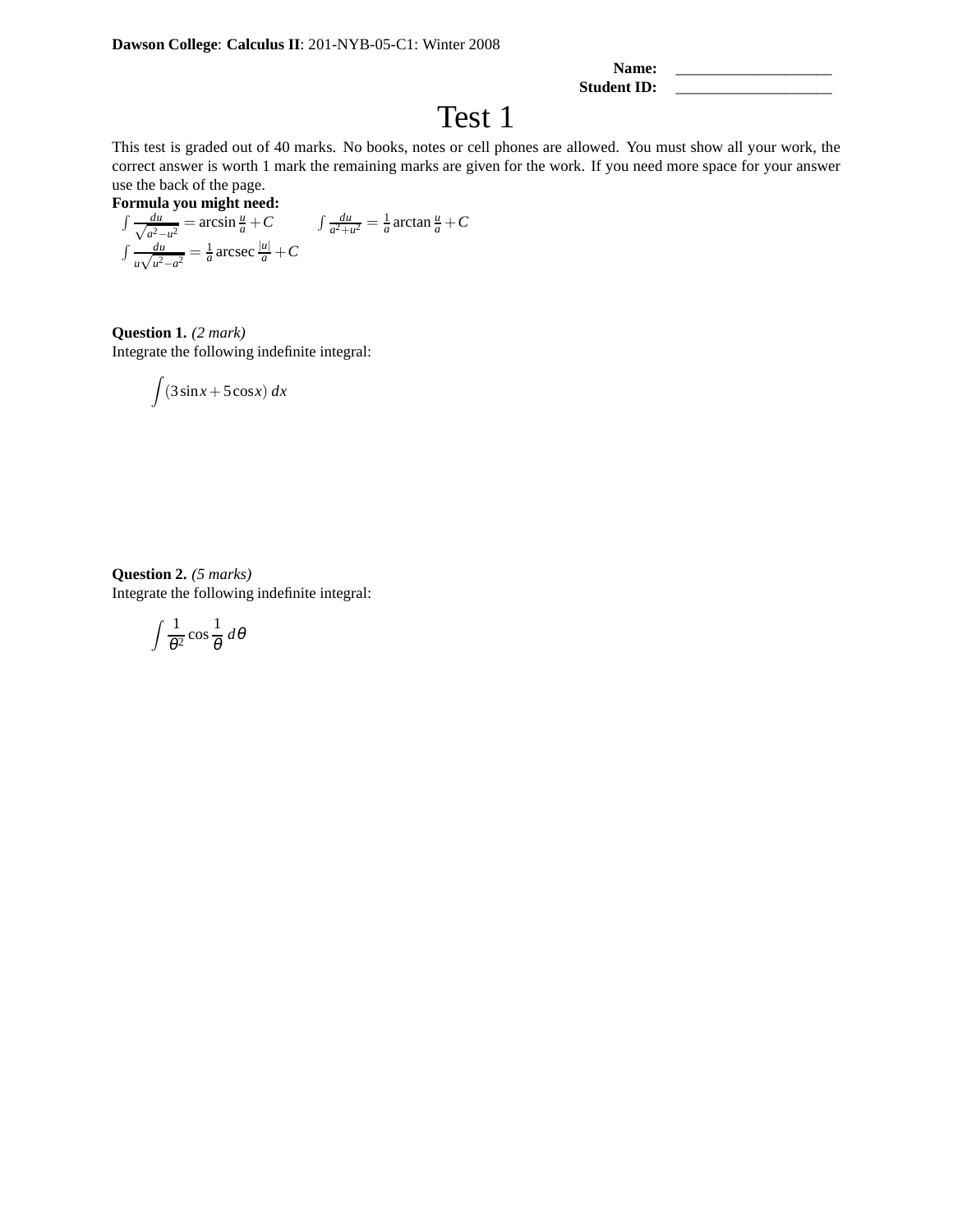**Question 3.** *(5 marks)* Integrate the following indefinite integral:

$$
\int \frac{(\ln x)^2}{x} \, dx
$$

**Question 4.** *(5 marks)* Integrate the following indfinite integral *(hint: use inverse trigonometric funtion)*:

$$
\int \frac{3}{2\sqrt{x}(4+x)} dx
$$

## **Question 5.** *(3 marks)*

Given  $\int_a^b f(x) dx = 3$ ,  $\int_a^b g(x) dx = 3$  and  $\int_b^c f(x) dx = 4$  evaluate the following definite integrals: 1.

$$
\int_c^a f(x) \, dx
$$

2.

$$
\int_b^a f(x) + g(x) \, dx
$$

3.

$$
\int_{a}^{b} g(x) \, dx
$$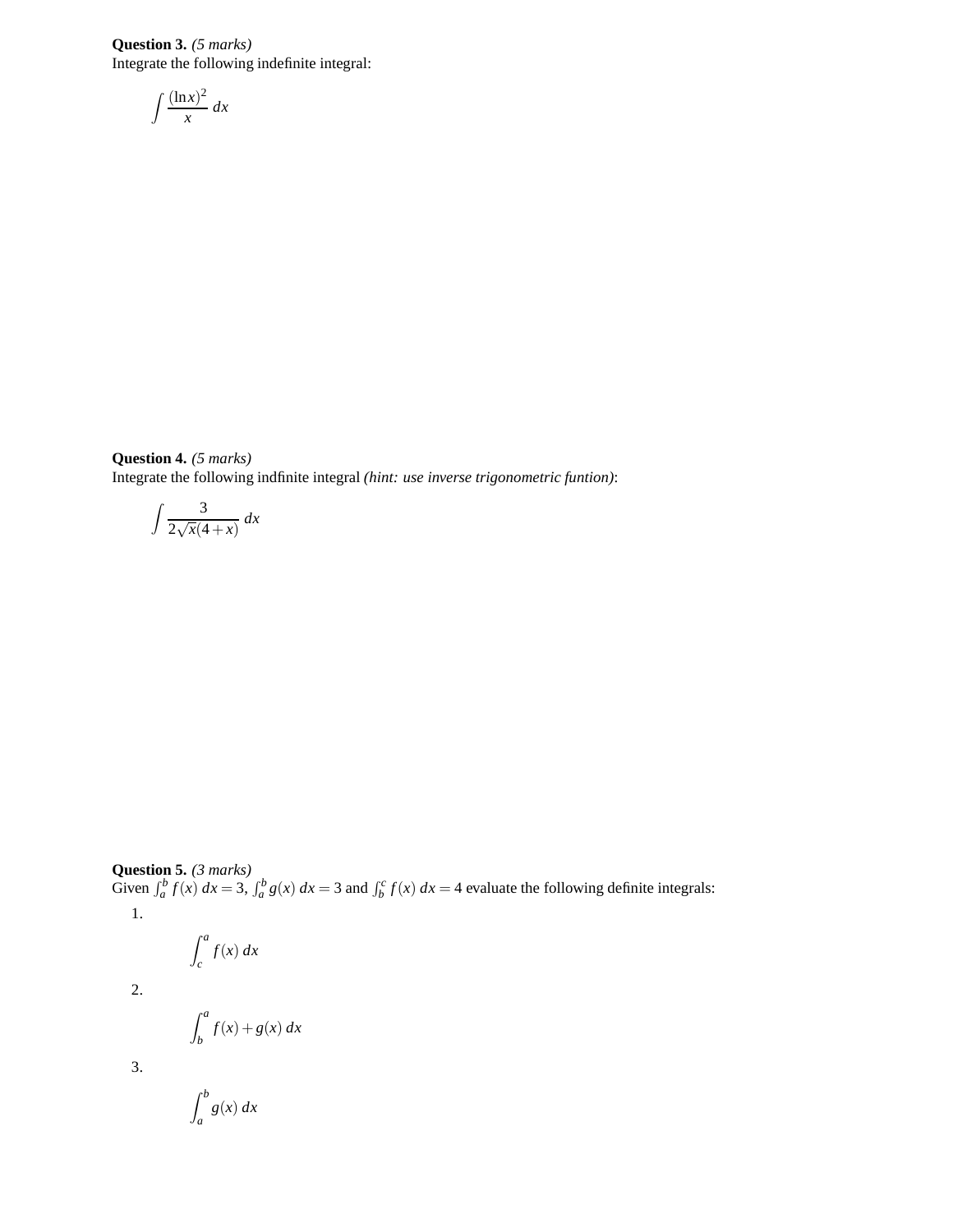**Question 6.** *(5 marks)* Evaluate the following definite integral:

$$
\int_0^{\pi/2} \cos x \sin x \, dx
$$

**Question 7.** *(3 marks)* Use the Second Fundamental Theorem of Calculus to find  $F'(x)$ .

$$
F(x) = \int_0^{x^2} \cos y^2 \, dy
$$

**Question 8.** *(5 marks)* Evaluate the following definite integral:

$$
\int_{-1}^{2} x(x^2 + 1)^3 \, dx
$$